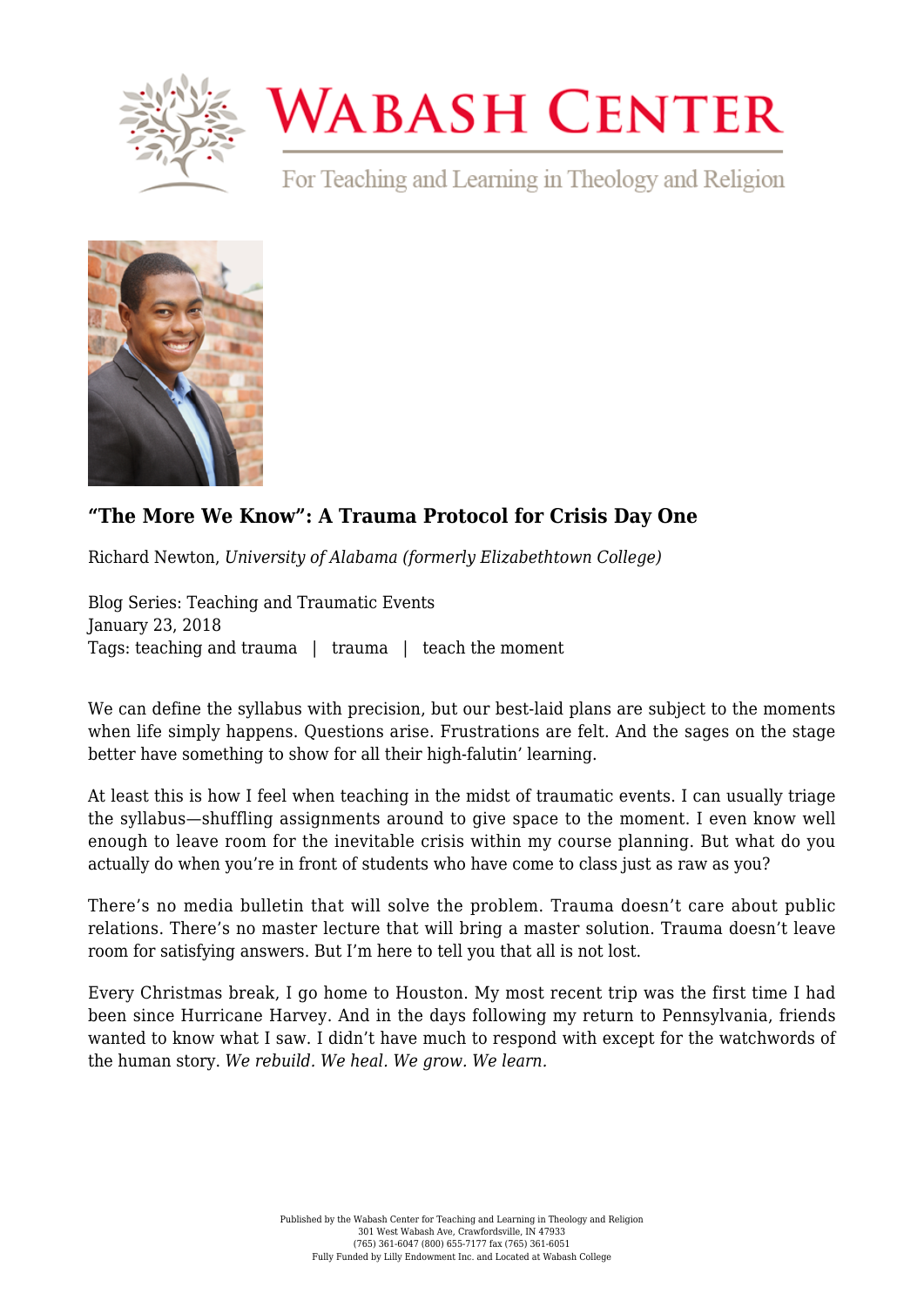This is what we do in the face of natural disaster. It too is what we can do in the face of psychosocial trauma. But it's going to take some time.

Unfortunately, I have found myself in the position of consulting a number of institutions enduring the perpetration of prejudicial affronts, most frequently concerning rampant sexism, homophobia, and racism. The biggest mistake I see is the grab for a big fix or antidote to make the situation go away. I have to explain that trauma is an immediate crisis that takes hold of us for the long haul, so our job is to equip our communities to rebuild, heal, grow, and learn as best as we can manage, moment by moment, day by day.

For teachers, this means reminding ourselves and our students that the more we know, the better we can manage the crisis before us. When life happens, I tell myself to adhere to the following protocol step by step.

*Gather your composure.* Find your footing even in the midst of your insecurity. Claim your own humanity—the right to feel, the right to hurt, the right to grieve. Eat nutrient-rich foods. Drink plenty of water. Meditate, do jumping jacks, practice yoga, or walk around the block. Your first step is to regain your sense of self.

*Reconnect.* Take a moment to let a trusted colleague or companion know that you're about to go into the fray. You have a community. A simple text message or phone call can remind you that you're not alone.

*Lower the bar.* When it's go time, your job today is to "be you" and "do you" with the students. This will equip them with the confidence to do the same. Before you know it, you will fall back into the role of teacher. They will fall back into the role of student. And you'll together develop a new stasis.

*Preach what you have practiced.* Have your students take a few minutes to do a version of what you have just done. Lead them in a moment of silence or even a quick stretch-break. Let people grab a drink of water and return to class. Let them check in with each other as they trickle back into the room. Your acknowledgment of their humanity will go a long way in garnering the trust you'll need for the day.

*Teach the moment*. Present what you understand about the situation and contextualize it in light of what you know as teacher-scholar. Then take a few moments to show how you're learning. In so doing, you'll remind students that they are not the sum of their emotions. They are also learners with skills and proficiencies to help them grapple with the day beyond what they could have done prior to class. It also solidifies a basis for community-building amidst the new state of affairs.

From here, you have a *"we*" with which to work. Come together around a whiteboard and make a list of questions that you all want to pursue as a class. Name the resources you might consult in the coming days in your search for more information. Excavate your syllabus to see not whether there's anything of use, but what can be used in the moments ahead. Better questions